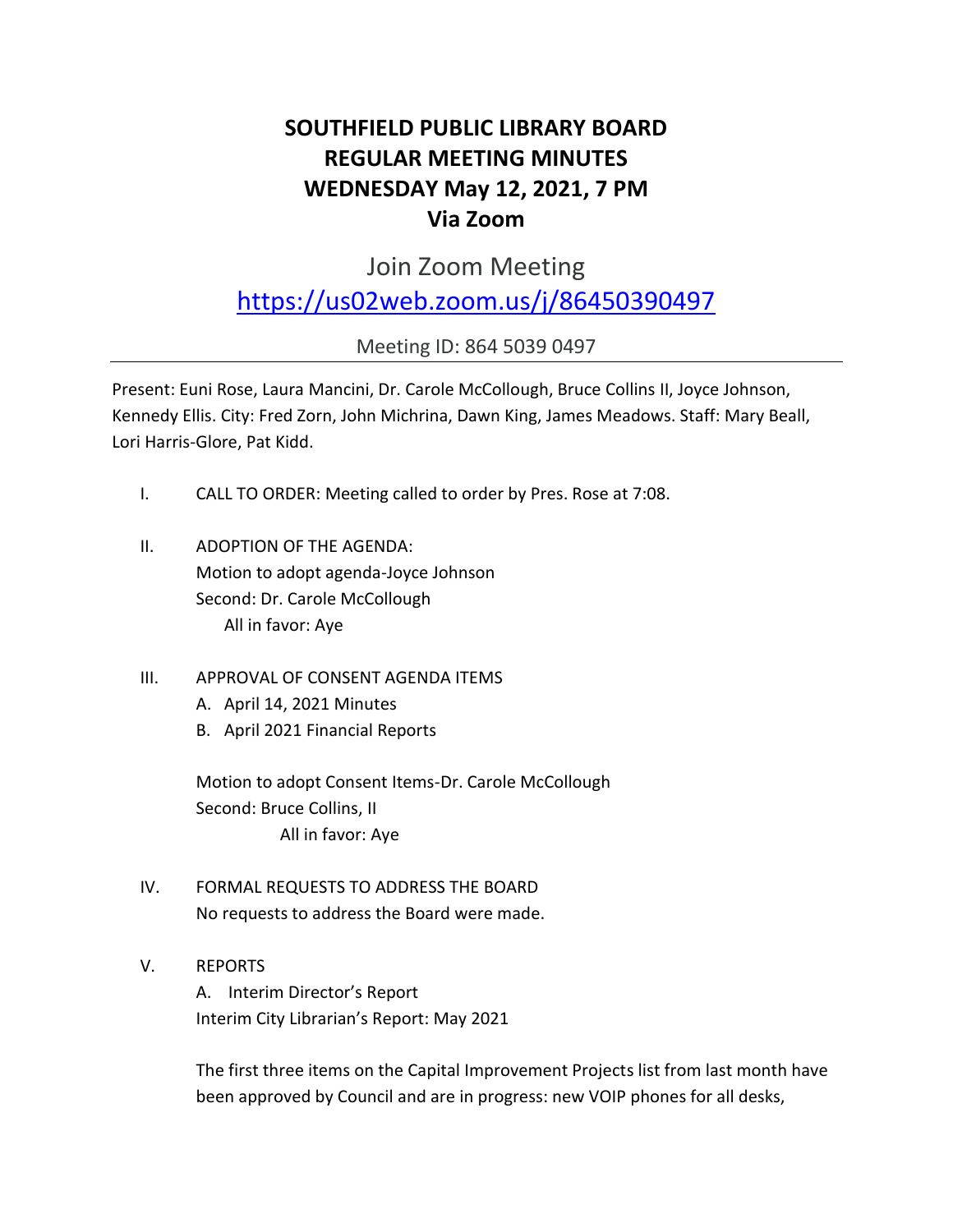migration to Microsoft 365, and new staff laptops. These are long overdue projects that will increase our ability to communicate and collaborate.

The Library Technology Division was awarded a Library Services and Technology Act grant to purchase Raspberry Pi's and fund patron training classes and materials. After the classes are completed, the Raspberry Pi's will be available for general patron check-out. In addition, the library is purchasing hot spots and tablets for patron check-out.

The Library is currently pursuing another grant through the American Rescue Plan Act of 2021 under the category of enhancing technology access for the community. While still under development, the goal is to widen access points to the Library Wi-Fi. During the pandemic, our 24/7 access to the library Wi-Fi $\qquad$  33 has been a valued service to the community.

Our in-house library newsletter, Staff Stories, was launched Monday. We hope that this will increase staff knowledge of upcoming programs and initiatives, as well as build a greater sense of community. Please let me know if you would like to be added to the distribution list for this and the @Your Library Online newsletter sent to all current cardholders.

We are continuing the redesign of the library website. The first change was to add a pop-up of current services, which has been very well received. The link to archived library virtual programs has been especially popular, as patrons discover programs we filmed during the shutdown that they may have missed.

Cable 15 and the Library are renewing the "More Than Books" program highlighting library offerings outside reference and reader's advisory. Stay tuned for programs showcasing what our library can do!

We are currently recruiting for four current positions (vacant due to retirement), and working to add two new positions: Emerging Technologies Librarian and Assistant Coordinator for Public Services. The Youth Coordinator and Clerk 1 positions have been posted. I will be meeting with HR to move forward with filling vacant position. The City has completed a salary survey and pay for non-career has been upgraded, this will be more attractive to recruit employees.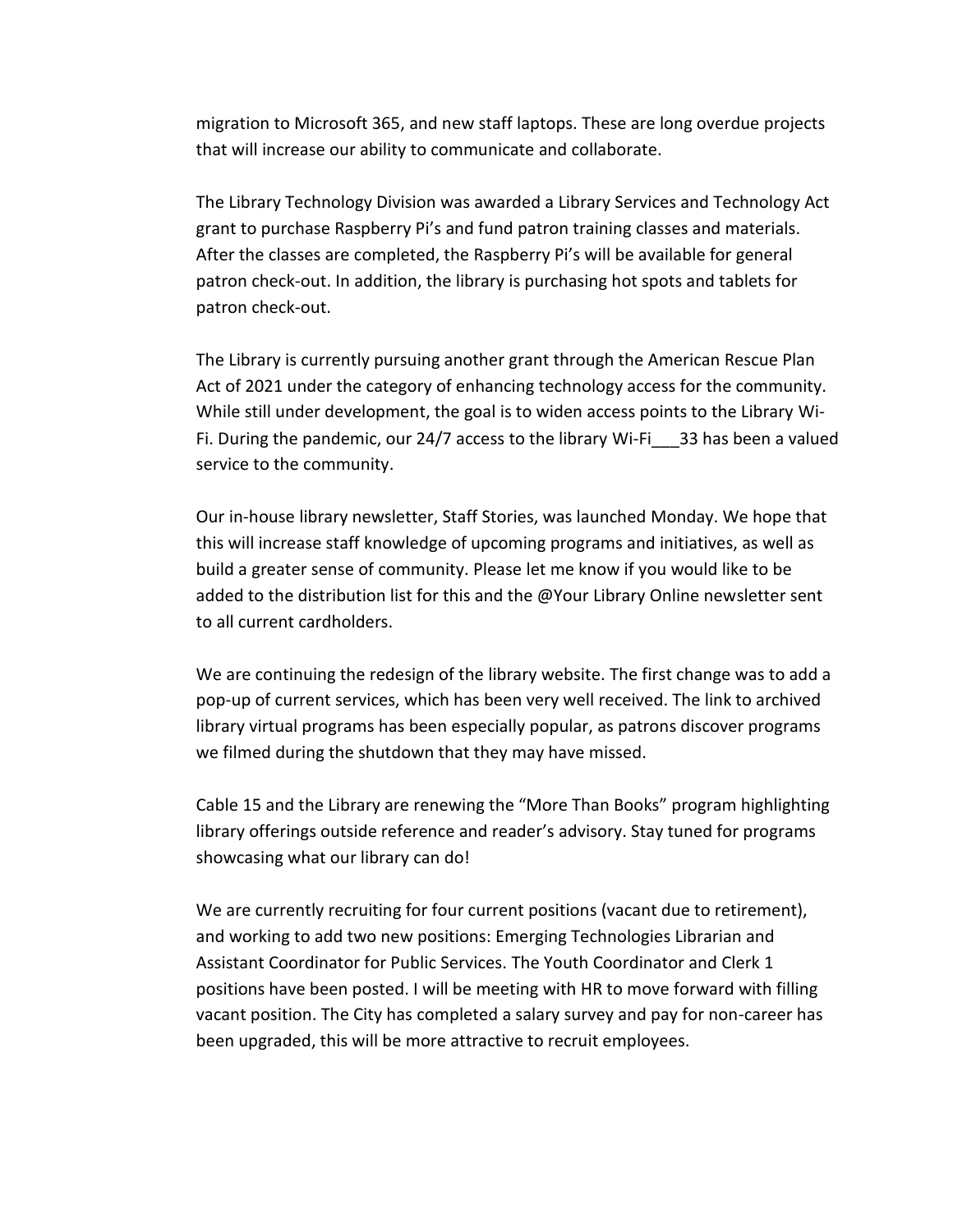The Library is completing enhancements to our HVAC system, including adding UV filters to our air handlers.

The Coved Memorial and Visual Tribute will start on May 10 and continue throughout the month, with a candlelight service on May 11 at 8 p.m. https://www.cityofsouthfield.com/news/city-southfield-display-covid-19-memorialvisual-tribute-may-10-28 Included in this packet is a beautiful tribute to Youth Librarian Charlene Smith written by her fellow Youth Librarians.

New initiatives to follow under Business – thank you!

#### VI. BUSINESS

A. Recruitment/Selection process for City Librarian: City Administration and HR will follow direction of Library Board regarding recruitment of City Librarian. City Administration/HR has reviewed all management positions. James Meadows, HR Director has been engaged to review all position, look at job descriptions and market studies. Goal is to ensure that the City is in line with market values regarding employment.

SPL will continue the Strategic Planning Process that was interrupted due to the pandemic. The goal is to reevaluate the library's goals and mission statement to better serve the Southfield community and to ensure that services are being offered that serve everyone.

Library Board gives it full support to Ms. Beall as Interim Director. The Board would like to meet with Ms. Beall to articulate goals and direction of City Director positon.

B. Library Re-Opening: Grab and Go Phase Discussion

Services offered in person on public floors (30 minutes)

- Browsing of library materials on all three floors
- Checkouts and Holds pickup
- Librarian Reference and Reader's Advisory consultations
- Library card applications, renewals, account issues at Circulation Desk
- Library Program sign-up
- Optional: Friends book sales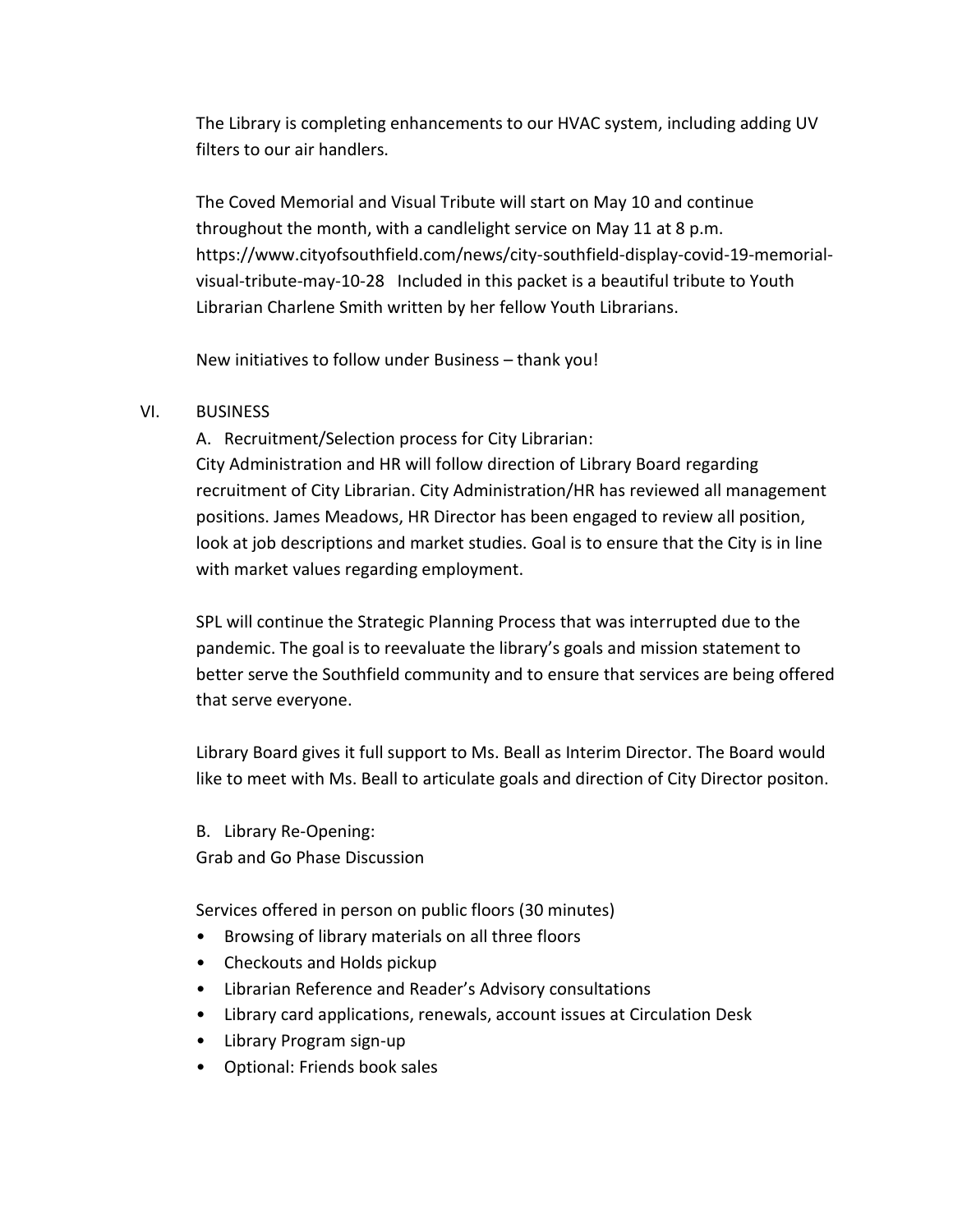Services offered in the Meeting Room Lab:

• Computer use by appointment for 60 minutes (Optional: expand to other libraries in consortia)

• Walk-in quick printing, photocopying, fax, and scan services

Services continuing:

- Drive-up
- Phone and email reference and reader's advisory
- Book a Librarian
- Online Technology Help
- Virtual Computer classes
- Virtual Adult and Youth Programming

Services not offered at this time:

- Study Rooms
- Walk-in computer use
- Indoor programs
- Seating areas

Patrons will access to all collections and resources of the library on each floor. No seating will be available, furniture will be wrapped and moved.

### **City Mandate requires that all persons in any City building has to continue to wear masks regardless of vaccination status.**

C. Expansion of Service Hours: Proposed Increase to Library Service Hours: Monday and Wednesday: 11-8 p.m. (adds one hour onto close)

Tuesday, Thursday, Friday: 11-5

Saturday: 11-3 (adds four hours onto weekend)

This schedule is proposed for the Summer as we open for Grab and Go, and can be revisited at any time.

Rationale:

Library usage pre-pandemic showed a sharp drop in library usage from 7-9 p.m.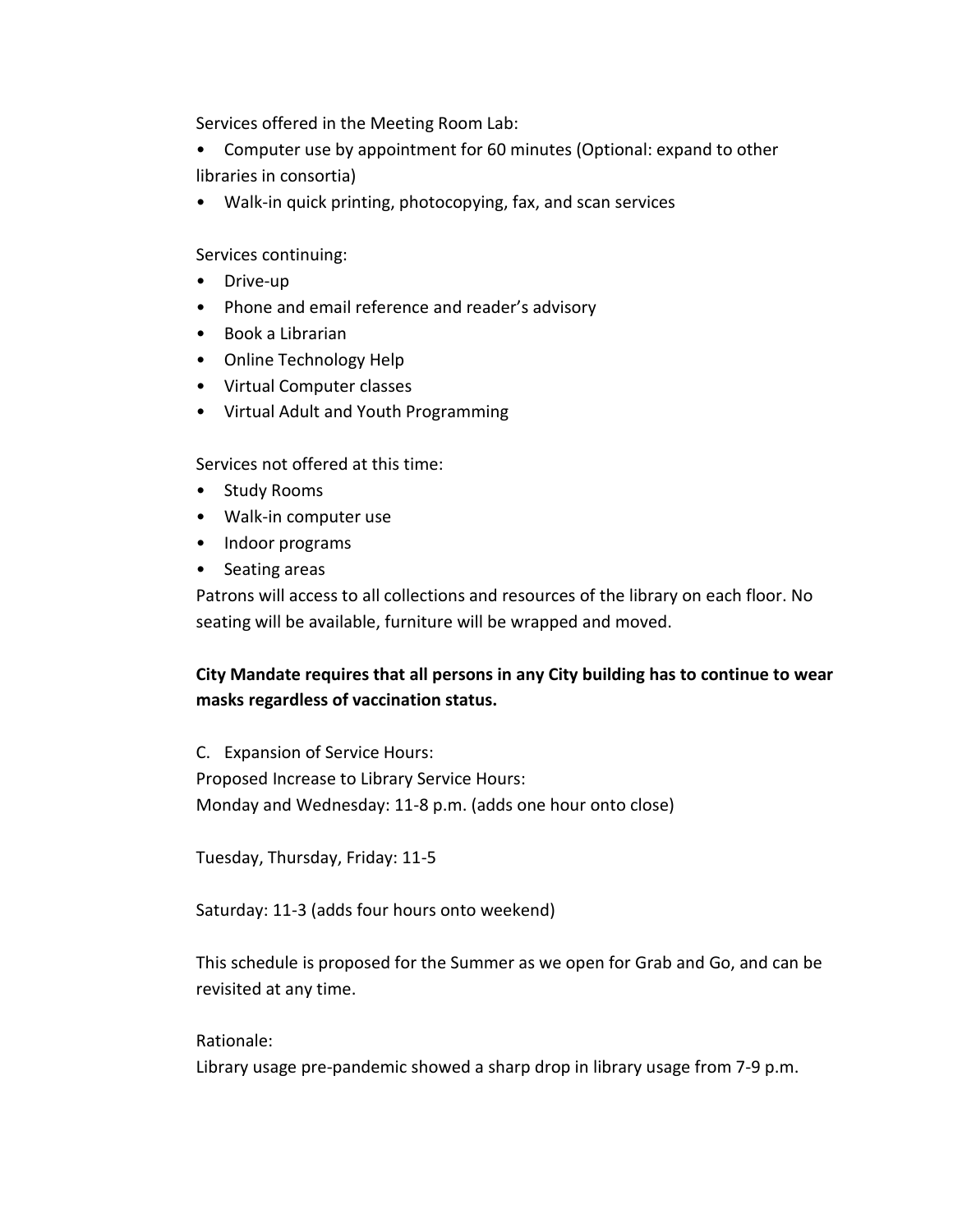The patrons who were still in the Library between 7-9 were using computers in public areas, study rooms, and other seating areas, all services that will not be offered during the Grab and Go phase.

Another reason for having the Library open until 9 p.m. in the past was to accommodate Programs. For the Summer, the in-person programs are scheduled for outdoors, and end at 8 p.m. due to weather and sunset.

Library usage during the pandemic has shown a sharp drop in library usage (driveup, calls, computer use) between 5-7 on the days we stay open until 7 p.m. Statistics show calls and drive-ups averaging only 5-10 occurrences, and no computer appointments.

A review of libraries statewide shows that they all have suffered dramatic reductions in patron usage as people slowly move back into a new normal.

D. OHM Report on Outdoor Space- Repairs and Enhancements: Many of the outdoor spaces around the library are in need of repair: pavers broken, shrubs and trees overgrown, pavers uprooted, and sidewalk repairs. The OHM report gives a detailed view of areas in need of repair and revitalization the report also includes details on how to enhance the areas for programming and public use. Ms. Beall requested the board the grant use of the Miller Trust to repair and enhance the outdoor garden and spaces for library programming use and to draw attention to the many amazing pieces of art throughout the City campus. The project will be done in phases the initial goal is to do major cleanup, remove and restock and plant for summer outdoor programming.

Be it RESOLVED that the Southfield Public Library Board made a resolution that the Miller Trust will be used to repair and enhance the library gardens and landscaping to improve access to the Library and programming. The amount is not to exceed \$200,000.00 for this project. Resolution: 05122021TRUST

Motion: Laura Mancini Supported: Dr. Carole McCollough Motion carried: 5-0

E. Summer Reading Summer Programming 2021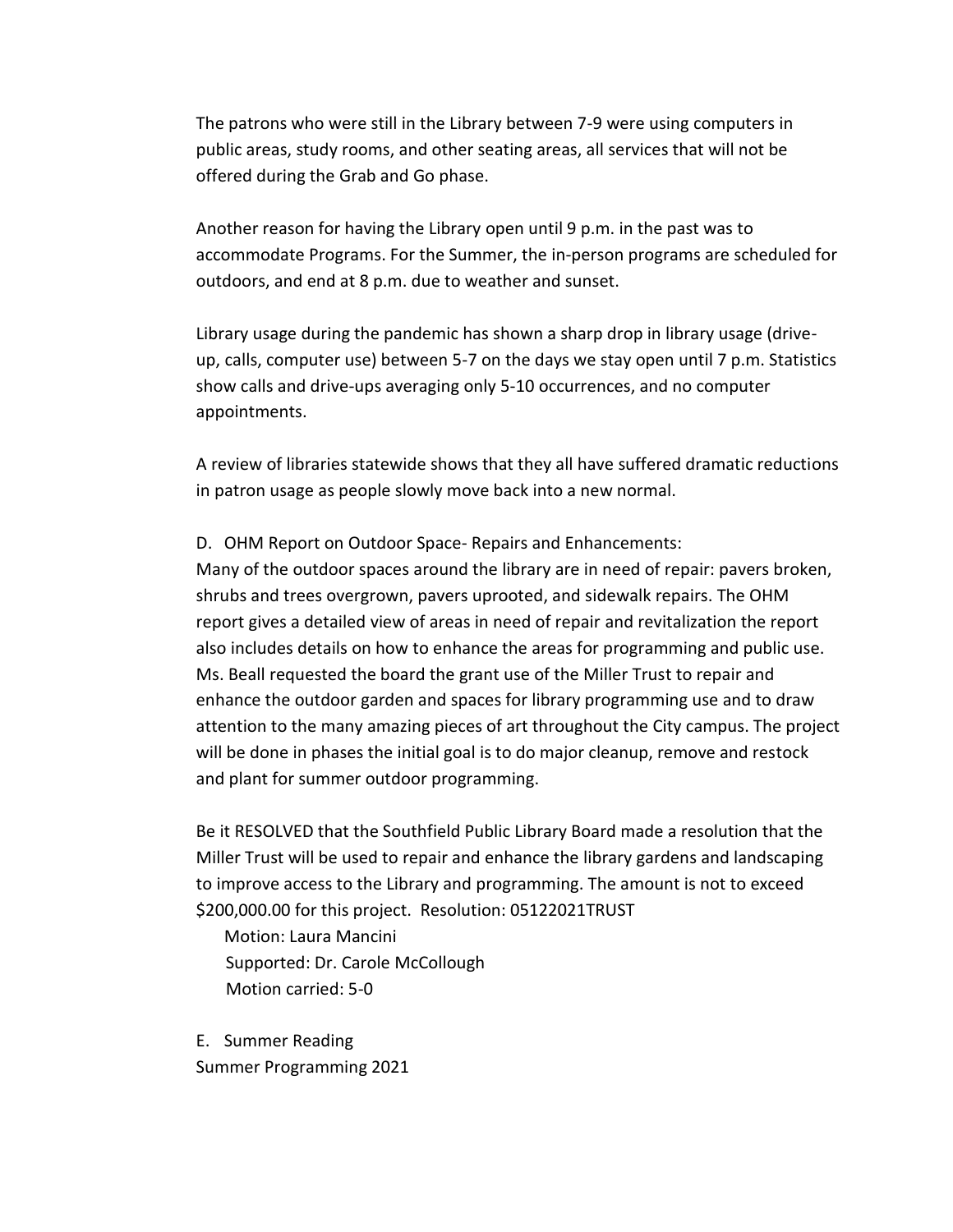• June 16, July 21, August 18 - Jazz and Blues @ Your Library (In person: Library patio)

• June 17 - In the Mist of the Storm: Oakland County's Antislavery and Abolitionism Activism in the Nineteenth Century

• June 21 – Animal Art @ the Library (In person: Library patio and circle drive)

• Tuesdays and Thursdays through August – Outdoor Story time with Rec on the Move! (In person joint program with Parks & Recreation to be held at various parks throughout Southfield)

- June 29 Artistic Animal Antics Basics with Brad (In person: Library Patio)
- Fridays in July Kitten Around the Kitchen with Ms. Shari (Virtual cooking show)
- July 8 & August 5: Tales Talk (Adult book discussion. In person: front lawn)
- July 14 Get Your Tails Outside and Color! (Adult Coloring Break. In person: Library patio)

• July 24 - Tell YOUR Tale: A Writing Workshop with La Shaun phoenix Moore (Teens and Adults: Virtual)

• August 9 – Movie Magic Under the Stars (In person: front lawn)

Other "Tails and Tales" Summer Reading events:

- Youth and Teen Take and Make Craft Kits weekly
- Story Walks in the Circle Drive
- Social Media programs: Mock tails, Click Dog Training Demo, Animal Bingo, Pet Reading Photo Contest.

Also continuing this summer:

- Creecy Book Discussion (virtual)
- Urban Fiction Book Club (virtual)
- IX. COMMENTS:

Covid Memorial: Ms. Beall attended the memorial celebration and remarked it was a comforting and fitting memorial to the residents of Southfield who lost their lives to Covid-19. The tribute was beautiful and families of victims lost were truly touched by the display.

City of Southfield – All American City finalist. Southfield is one of 20 cities competing for the title. A video was produced for YouTube that highlights all the great amenities that Southfield offers to its residents and to families.

#### X. ADJOURNMENT: